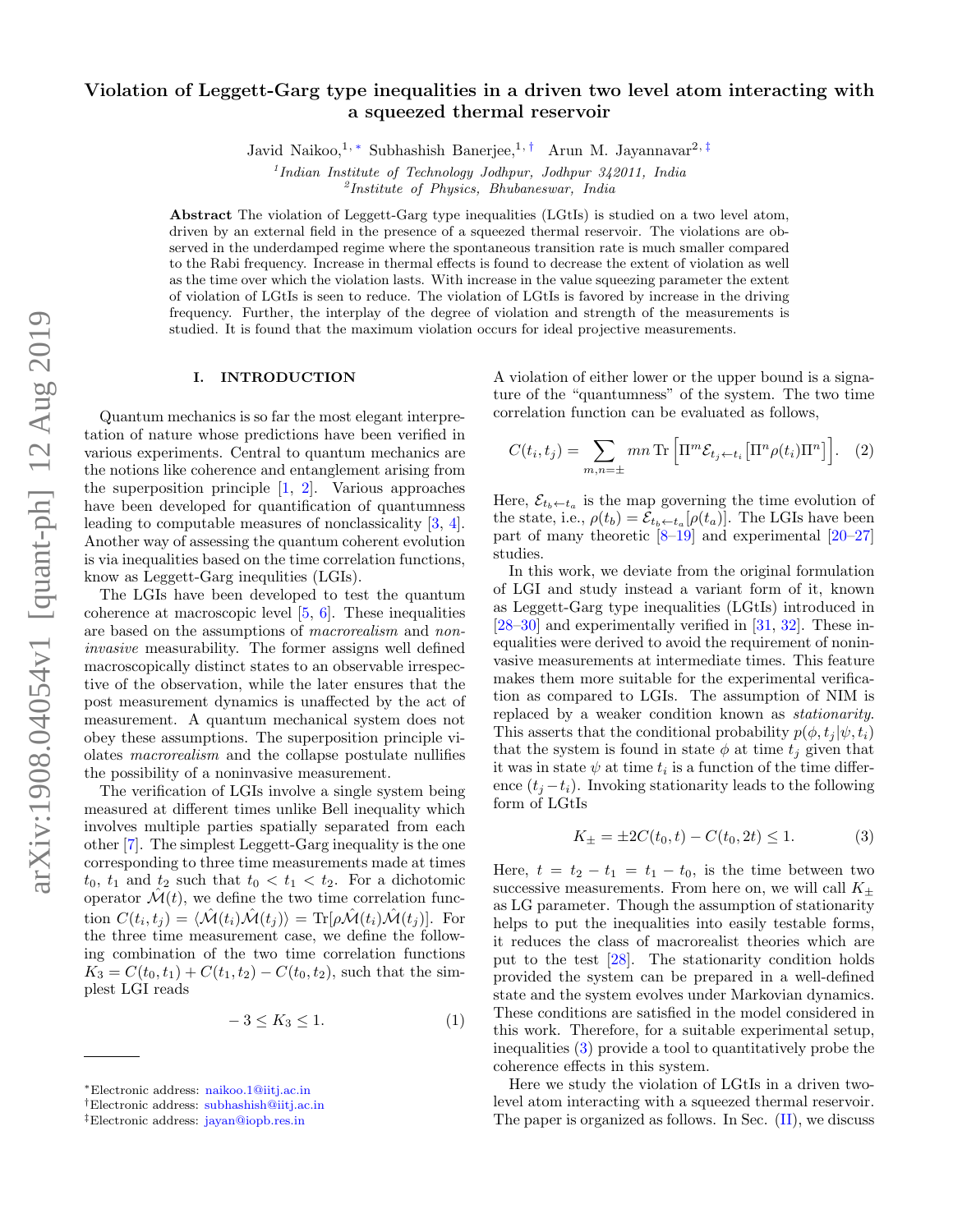in detail the model considered. Section (III) is devoted to the description of LGtIs in the context of the model considered. The results and their discussion are given in Sec.  $(IV)$ . We conclude in Sec.  $(V)$ .

## II. MODEL: A DRIVEN TWO LEVEL SYSTEM

Here, we sketch the essential details of a driven twolevel system in contact with a squeezed thermal bath [33–37]. The model consists of a two level system whose Hilbert space is spanned by two states, the ground state  $|g\rangle$  and the excited state  $|e\rangle$ , Fig.(1). The description of such a system is analogous to that of a spin  $-\frac{1}{2}$  system. The Pauli operators in terms of these basis vectors are  $\sigma_1 = |e\rangle\langle g| + |g\rangle\langle e|, \sigma_2 = -i|e\rangle\langle g| + i|g\rangle\langle e|$ and  $\sigma_3 = |e\rangle\langle e| - |g\rangle\langle g|$ , and satisfy the usual commutation  $[\sigma_i, \sigma_j] = 2i \epsilon_{ijk} \sigma_k$  and the anticommutation  $\{\sigma_i, \sigma_j\} = 2\delta_{ij}$ . The raising and lowering operators can be defined as

$$
\sigma_{+} = |e\rangle\langle g| = \frac{1}{2}(\sigma_{1} + i\sigma_{2}),
$$
  

$$
\sigma_{-} = |g\rangle\langle e| = \frac{1}{2}(\sigma_{1} - i\sigma_{2}).
$$
 (4)

With this setting, we can define the system Hamiltonian  $H<sub>S</sub>$  to be diagonal in basis  $\{|e\rangle, |g\rangle\}$ . With  $\omega_0$  denoting the transition frequency between the two levels (setting  $\hbar = 1$ , we have

$$
H_S = \frac{1}{2}\omega_0 \sigma_3. \tag{5}
$$

A detailed account of two level systems and their application can be found in [38].

We now consider the case when a two level atomic transition  $|e\rangle \leftrightarrow |g\rangle$  is driven by an external source. The source is assumed to be a coherent single mode field on resonance. Under dipole approximation, the Hamiltonian (in the interaction picture) is given by  $H_L = -\vec{E}_L(t).\vec{D}(t)$ . Here,  $\vec{E}_L(t) = \vec{\epsilon}e^{-i\omega_0 t} + \vec{\epsilon}^*e^{+i\omega_0 t}$ is the electric field strength of the driving mode. Also,  $\vec{D}(t) = \vec{d}\sigma_{-}e^{-i\omega_{0}t} + \vec{d}^{*}\sigma_{+}e^{+i\omega_{0}t}$  is the atomic dipole operator in the interaction picture and  $\vec{d} = \langle g | \vec{D} | e \rangle$  is the transition matrix element of the dipole operator. The atom-field interaction can be written in the rotating wave approximation as follows,

$$
H_L = -\frac{\Omega}{2}(\sigma_+ + \sigma_-). \tag{6}
$$

Here,  $\Omega = 2\vec{\epsilon} \cdot \vec{d}^*$ , is referred to as the Rabi frequency. Now coupling the system to a thermal reservoir leads to



FIG. 1: (color online). Schematic diagram for (a) Two level atom interacting with a squeezed thermal bath at temperature  $T$  with squeezing parameter  $s$ . The transition frequency between the two levels is  $\omega_0$ . (b) Testing the LGtIs using the statistics of two experiments, with the same preparation state,  $|g\rangle$ , at time  $t_0 = 0$ . The dichotomic observable  $\mathcal{M} = |g\rangle\langle g| - |e\rangle\langle e|$  would lead to +1 if the atom is found in ground state and  $-1$  otherwise. For example, at  $t_0$ , we have  $\langle \hat{\mathcal{M}} \rangle = +1.$ 

the quantum master equation

$$
\frac{d\rho(t)}{dt} = \frac{i\Omega}{2} \left[ \sigma_+ + \sigma_-, \rho(t) \right]
$$
  
+  $\gamma_0 n \left( \sigma_+ \rho(t) \sigma_- - \frac{1}{2} \sigma_- \sigma_+ \rho(t) - \frac{1}{2} \rho(t) \sigma_- \sigma_+ \right)$   
+  $\gamma_0 (n+1) \left( \sigma_- \rho(t) \sigma_+ - \frac{1}{2} \sigma_+ \sigma_- \rho(t) - \frac{1}{2} \rho(t) \sigma_+ \sigma_- \right)$   
-  $\gamma_0 M \sigma_+ \rho(t) \sigma_+ - \gamma_0 M^* \sigma_- \rho(t) \sigma_-.$  (7)

Here,  $\gamma = \gamma_0(2n+1)$  is the total transition rate with  $\gamma_0$ being the spontaneous emission rate. Further,

$$
n = n_{th}(\cosh^2(s) + \sinh^2(s)) + \sinh^2(s),
$$
  
and 
$$
M = -\cosh(s)\sinh(s)e^{i\theta}(2n_{th} + 1).
$$
 (8)

where s and  $\theta$  are the squeezing parameters and  $n_{th}$  =  $1/(\exp[\beta\omega_0]-1)$  is the Plank distribution at transition frequency. In what follows, we will set  $\theta = 0$  for the purpose of calculations.

In order to solve Eq. (7), we write the density matrix as

$$
\rho(t) = \frac{1}{2}(\mathbf{I} + \vec{v}(t).\vec{\sigma}) = \begin{pmatrix} \frac{1}{2}(1 + \langle \sigma_3 \rangle) & \langle \sigma_- \rangle \\ \langle \sigma_+ \rangle & \frac{1}{2}(1 - \langle \sigma_3 \rangle) \end{pmatrix},\tag{9}
$$

with  $\vec{v}(t) = \langle \vec{\sigma}(t) \rangle = \text{Tr}[\vec{\sigma} \rho(t)],$  is known as the Bloch vector. With this notation, the master equation, Eq.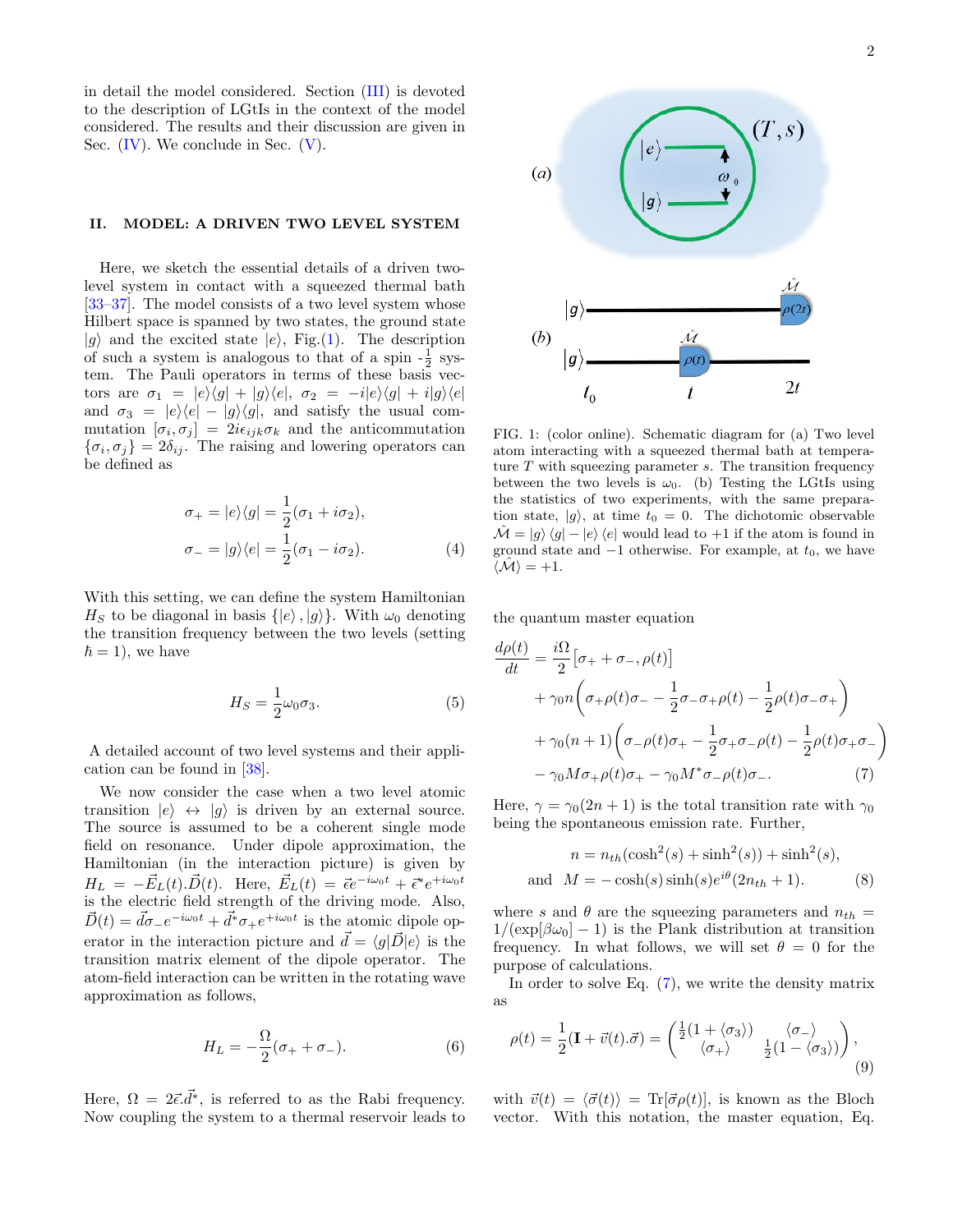

FIG. 2: (color online). Probability of finding the atom in ground state at time t, in the units with  $\hbar = k_B = 1$ . Here,  $R = \gamma_0/\Omega$  is the ratio of the spontaneous emission to the Rabi frequency. With squeezing parameter  $s = 0$  and transition frequency  $\omega_0 = 0.5$ , the values  $R = 0$ , 0.05 and 5 correspond to  $\mu_s = 1, 0.9$  (underdamped) and 0.7*i* (overdamped), respectively.

(7), becomes

$$
\frac{d}{dt}\langle \vec{\sigma}(t) \rangle = \mathcal{G}\langle \vec{\sigma}(t) \rangle + \vec{m}.\tag{10}
$$

Here,

$$
\mathcal{G} = \begin{pmatrix} -\frac{\gamma}{2} - \gamma_0 M & 0 & 0 \\ 0 & -\frac{\gamma}{2} + \gamma_0 M & \Omega \\ 0 & -\Omega & -\gamma \end{pmatrix}, \qquad (11)
$$

and  $\vec{m} = [0 \ 0 \ -\gamma_0]^T$ , T being the transpose operation. The differential equation  $(10)$  has the stationary solu-

tion given by

$$
\langle \sigma_3 \rangle_s = -\frac{\gamma_0 (\gamma - 2\gamma_0 M)}{\gamma^2 - 2\gamma \gamma_0 M + 2\Omega^2},
$$
  

$$
\langle \sigma_+ \rangle_s = -\frac{i\gamma_0 \Omega}{\gamma^2 - 2\gamma \gamma_0 M + 2\Omega^2}.
$$
 (12)

Consequently, the stationary population of the excited state  $p_e^s = \frac{1}{2}(1 + \langle \sigma_3 \rangle_s) = \frac{1}{2}\Big[1 - \frac{\gamma_0(\gamma - 2\gamma_0 M)}{\gamma^2 - 2\gamma \gamma_0 M + 2\Omega^2}\Big].$ 

In the strong driving limit,  $\Omega \gg \gamma_s$ , we have  $p_e^s = 1/2$ and  $\langle \sigma_+ \rangle_s = -i\gamma_0/2\Omega$ .

In order to solve the time dependent Bloch equation, Eq.  $(10)$ , it is convenient to introduce the vector

$$
\langle \vec{\Sigma}(t) \rangle = \langle \vec{\sigma}(t) \rangle - \langle \vec{\sigma} \rangle_s. \tag{13}
$$

This vector satisfies the homogeneous equation

$$
\frac{d}{dt}\langle \vec{\Sigma}(t)\rangle = \mathcal{G}\langle \vec{\Sigma}(t)\rangle.
$$
 (14)  
This equation can be easily solved by diagonalizing  $\mathcal{G}$ ,

which has the eigenvalues

$$
\lambda_1 = -\frac{\gamma}{2} - \gamma_0 M,
$$
  

$$
\lambda_{2,3} = \frac{\gamma_0 M}{2} - \frac{3\gamma}{4} \pm i\mu_s,
$$
 (15)

where,

$$
\mu_s = \sqrt{\Omega^2 - \left(\frac{\gamma_s}{4}\right)^2} \quad \text{with} \quad \gamma_s = \gamma + 2\gamma_0 M. \tag{16}
$$

Assuming the atom to be initially in the ground state  $\rho(0) = |g\rangle \langle g|$ , we have

$$
\langle \sigma_3(0) \rangle = -1 \quad \text{or} \quad \langle \Sigma_3(0) \rangle = -1 - \langle \sigma_3 \rangle_s, \tag{17}
$$

and

$$
\langle \sigma_{\pm}(0) \rangle = 0
$$
 or  $\langle \Sigma_{\pm}(0) \rangle = -\langle \sigma_{\pm} \rangle_s$ . (18)

With these initial conditions, the solution of Eq. (14) is given by

$$
\langle \vec{\Sigma}(t) \rangle = \begin{pmatrix} e^{-(\gamma + 2\gamma_0 M)t/2} \langle \Sigma_1(0) \rangle \\ e^{(-3\gamma + 2\gamma_0 M)t/4} \Big[ \left( \cos(\mu_s t) + \frac{\gamma + 3\gamma_0 M}{4\mu_s} \sin(\mu_s t) \right) \langle \Sigma_2(0) \rangle + \frac{\Omega}{\mu_s} \sin(\mu_s t) \langle \Sigma_3(0) \rangle \Big] \\ e^{(-3\gamma + 2\gamma_0 M)t/4} \Big[ \left( 1 - \frac{\gamma_0 M}{2\mu_s} \right) \cos(\mu_s t) - \frac{\gamma}{4\mu_s} \sin(\mu_s t) \Big] \langle \Sigma_3(0) \rangle + \frac{i\Omega}{\mu_s} e^{(-3\gamma + 2\gamma_0 M)t/4} \sin(\mu_s t) \Big[ \langle \Sigma_+(0) \rangle - \langle \Sigma_-(0) \rangle \Big] \end{pmatrix} . \tag{19}
$$

Having obtained the solution, one can calculate the survival probability of the atom being in the ground state  $|g\rangle$ , as

$$
p_g(t) = \frac{1 - [\langle \Sigma_3(t) \rangle + \langle \sigma_3 \rangle_s]}{2}.
$$
 (20)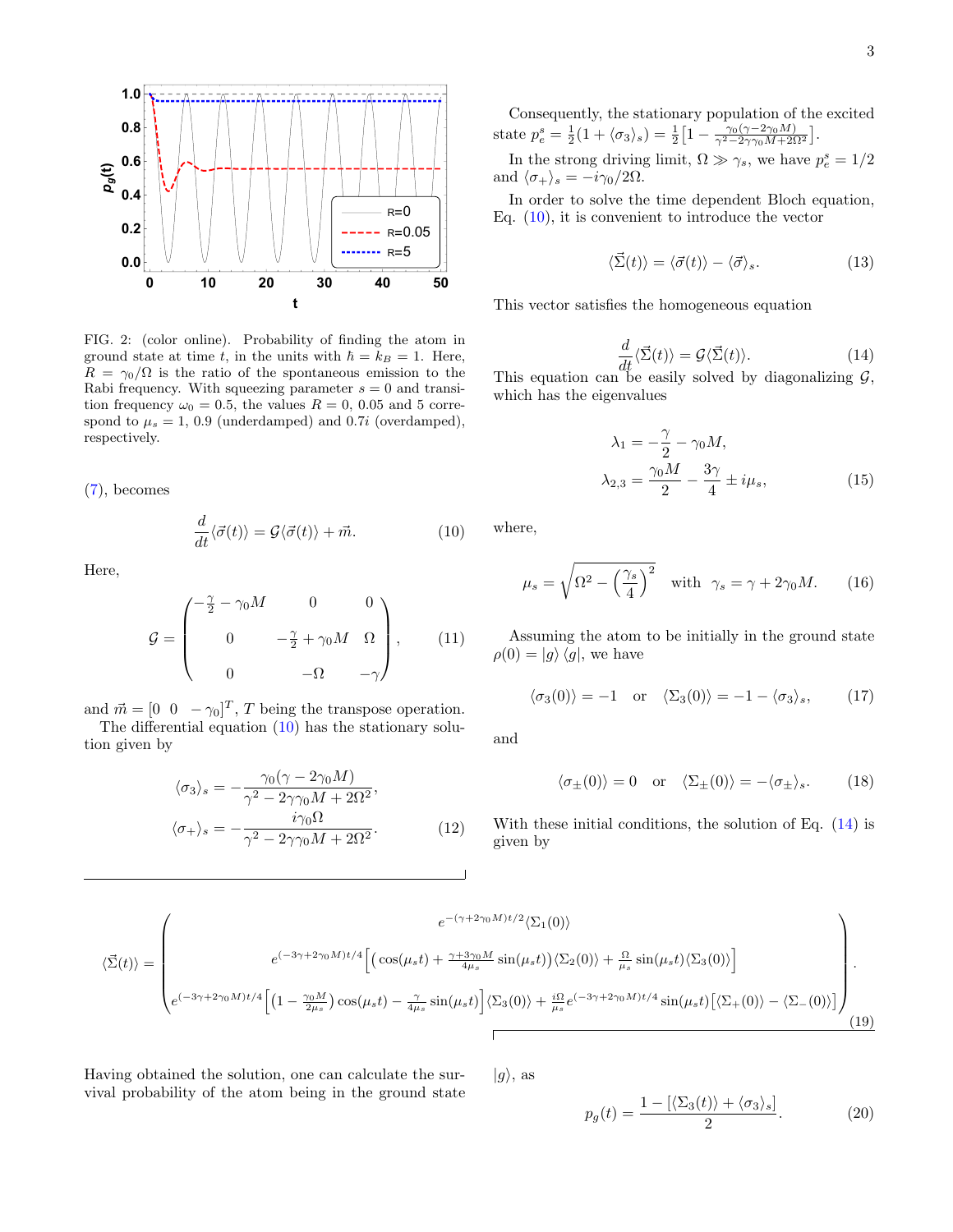

FIG. 3: (color online). Evolution of the LG parameters  $K_{+}$  (left),  $K_{-}$  (middle) and coherence parameter C (right). Here,  $\beta = 10$ ,  $\omega_0 = 0.5$ ,  $s = 0$ , such that  $R = 0$ , 0.05 and 5 correspond to  $\mu_s = 1$ , 0.9 (underdamped) and 0.7*i* (overdamped) cases, respectively. The violation of LGtIs occur predominantly in underdamped regime such that  $K_{\pm}$  reach their quantum bound  $3/2$  as  $R \to 0$ . The coherence parameter shows exponentially damped oscillations in underdamped regime, while in overdamped case, it monotonically saturates to it stationary value.

Further, the degree of coherence is proportional to the off-diagonal element

$$
\langle \sigma_+(t) \rangle = \frac{\langle \sigma_1(t) \rangle + i \langle \sigma_2(t) \rangle}{2} + \langle \sigma_+ \rangle_s. \tag{21}
$$

The dynamics is underdamped or overdamped depending on whether  $\mu_s$ , defined in Eq. (16), is real or imaginary. As a result, in underdamped regime, the probabilities as well as the coherence exhibit exponentially damped oscillations, while in the over damped case, they monotonically approach to their stationary values, Fig. (2). Throughout this paper, we work in units with  $\hbar = k_B = 1.$ 

# III. LEGGETT-GARG TYPE INEQUALITY FOR THE TWO LEVEL DRIVEN SYSTEM

Let  $\mathcal{E}_{t_i \leftarrow t_i}$  be the map corresponding to the evolution given by Eq. (7), such that the system in state  $\rho(t_i)$  at time  $t_i$  evolves to state  $\rho(t_j)$  at some later time  $t_j > t_i$ 

$$
\rho(t_j) = \mathcal{E}_{t_j \leftarrow t_i}[\rho(t_i)].\tag{22}
$$

Let at time  $t_0$  the system be in the ground state  $|g\rangle$ . We define the dichotomic observable  $\mathcal{M} = |g\rangle\langle g| - |e\rangle\langle e|$ . Thus a measurement of this observable leads to  $+1$  or −1 depending to whether the system is in the ground or excited state, respectively, Fig. (1). We introduce the projectors  $\Pi^+ = |g\rangle\langle g|$  and  $\Pi^- = |e\rangle\langle e|$ , such that  $O =$  $\Pi^+ - \Pi^-$ . Using Eq. (2), with the notation  $t_1 - t_0 = t$ , the two time correlation  $C(t_0, t_1)$  is

$$
C(t_0, t_1) = \text{Tr}[\Pi^+ \rho(t_0)] \text{Tr} \left[ \Pi^+ \mathcal{E}_{t_1 \leftarrow t_0} \left[ \frac{\Pi^+ \rho(t_0) \Pi^+}{\text{Tr}[\Pi^+ \rho(t_0)]} \right] \right] - \text{Tr}[\Pi^+ \rho(t_0)] \text{Tr} \left[ \Pi^- \mathcal{E}_{t_1 \leftarrow t_0} \left[ \frac{\Pi^+ \rho(t_0) \Pi^+}{\text{Tr}[\Pi^+ \rho(t_0)]} \right] \right] - \text{Tr}[\Pi^- \rho(t_0)] \text{Tr} \left[ \Pi^+ \mathcal{E}_{t_1 \leftarrow t_0} \left[ \frac{\Pi^- \rho(t_0) \Pi^-}{\text{Tr}[\Pi^- \rho(t_0)]} \right] \right] + \text{Tr}[\Pi^- \rho(t_0)] \text{Tr} \left[ \Pi^- \mathcal{E}_{t_1 \leftarrow t_0} \left[ \frac{\Pi^- \rho(t_0) \Pi^-}{\text{Tr}[\Pi^- \rho(t_0)]} \right] \right],
$$
  
=  $p_g(t) - p_e(t) = 2p_g(t) - 1.$  (23)



FIG. 4: (color online). Complementary behavior of LG parameters  $K_{\pm}$  in the strong driving limit. The various parameters used are  $\beta = 10$ ,  $\omega_0 = 0.5$ ,  $s = 0$ ,  $R = 0.005$ , pertaining to the underdamped regime.

Plugging in the expressions of probabilities, we have

$$
K_{\pm} = \pm 2\mathcal{F}(t) - \mathcal{F}(2t) \mp 1. \tag{24}
$$

Here,

$$
\mathcal{F}(t) = \mathcal{A}\left[\mathcal{B} + \mathcal{C}e^{-(3\gamma - 2\gamma_0 M)t/4}\cos(\mu_s t) + \mathcal{D}\sin(\mu_s t)\right] - 1, (25)
$$

with coefficients given by

$$
\mathcal{A} = \left[4\mu_s(\gamma^2 - 2\gamma\gamma_0 M + 2\Omega^2)\right]^{-1},
$$
  
\n
$$
\mathcal{B} = 4(\gamma + \gamma_0)(\gamma - 2\gamma_0 M)\mu_s + 8\mu_s \Omega^2,
$$
  
\n
$$
\mathcal{C} = -2(\gamma_0 M - 2\mu_s)\left[(\gamma - \gamma_0)(\gamma - 2\gamma_0 M) + 2\Omega^2\right],
$$
  
\n
$$
\mathcal{D} = -\gamma(\gamma - \gamma_0)(\gamma - 2\gamma_0 M) - 2(\gamma - 4\gamma_0)\Omega^2.
$$
 (26)

In the strong driving limit,  $\Omega \gg \gamma_s$ , the coefficients can be approximated as  $\mathcal{A} \approx \Omega^{-3}$ ,  $\mathcal{B} \approx \mathcal{C} \approx \Omega^3$  and  $\mathcal{D} \approx \Omega^2$ , such that in this limit,  $\mathcal{F}(t) \propto \cos(\Omega t)$  and therefore

$$
K_{\pm} \approx \pm 2\cos(\Omega t) - \cos(2\Omega t). \tag{27}
$$

Effect of weak measurement: The two time correlation function  $C(t_0, t)$ , Eq. (23), was obtained by assuming that the measurements are ideal or projective. However, it would be interesting to see how weak measurements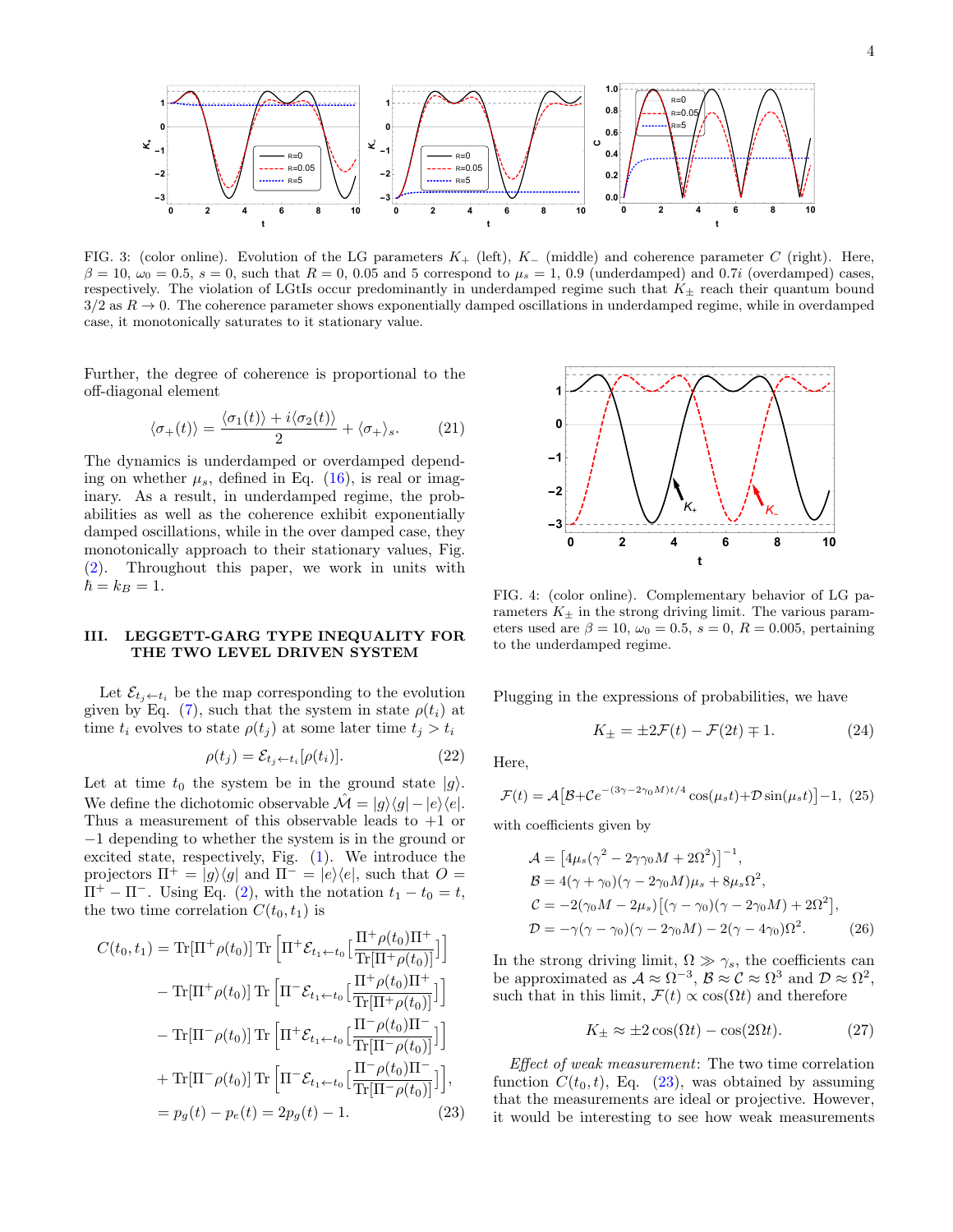

FIG. 5: (color online). Temperature dependence of LG parameter  $K_+$ . With  $\omega_0 = 0.5$ ,  $s = 0$  and  $R = 0.005$ , the values  $\beta = 10, 1$  and  $10^{-3}$  correspond to  $\mu_s = 1, 0.9$  (underdamped) and 4.8i (overdamped), respectively.

affect the behavior of  $C(t_0, t)$  and thereby of the LG parameters  $K_{\pm}$ . The weak measurements are characterized by invoking a parameter  $\xi$  [39, 40], such that the ideal projectors  $\Pi^{\pm}$  are replaced by the "weak projectors"  $W^{\pm}$ defined as

$$
W^{\pm} = \left(\frac{1 \pm \xi}{2}\right) \Pi^{+} + \left(\frac{1 \mp \xi}{2}\right) \Pi^{-}.
$$
 (28)

Here,  $0 < \xi \leq 1$ , such that when  $\xi = 1$ ,  $W^{\pm}$  reduce to the ideal projection operators  $\Pi^{\pm}$ . Invoking weak projectors leads to the following form of the two time correlation function becomes  $C(t_0,t)|_{weak} = \xi^2 C(t_0,t)$ , and consequently

$$
K_{\pm}|_{weak} = \xi^2 K_{\pm}.
$$
\n(29)

Therefore, the maximum violation of LGtI occurs for an ideal projective measurement.

## IV. RESULTS AND DISCUSSION

The LGtIs given by inequality (3) are studied in the context of a two level atom with the ground and excited states labelled as  $|q\rangle$  and  $|e\rangle$ , respectively. An external field is driving the transition between the two levels. Further, the atom is allowed to interact with a squeezed thermal bath. The inequalities thus obtained are in terms of experimentally relevant parameters. The violation of LGtIs occur predominantly in the underdamped regime which is characterized by the real values of parameter  $\mu_s$ defined in Eq. (16), such that

$$
\Omega > \frac{\gamma_s}{4} = \gamma_0 \frac{(2n+1) + 2M}{4} \quad \text{underdamped,}
$$
\n
$$
\Omega < \frac{\gamma_s}{4} = \gamma_0 \frac{(2n+1) + 2M}{4} \quad \text{overdamped.} \tag{30}
$$

Figure (3) depicts the behavior of LG parameters  $K_{\pm}$ with respect to time t, for different values of the ratio  $R =$ 



FIG. 6: (color online). The LG parameter  $K_{+}$  for different values of the squeezing parameter s. Here,  $\beta = 100$ .  $\omega_0 = 0.5$ ,  $R = 0.05$ . Further,  $s = 0, 1$  and 3.5 correspond to  $\mu_s = 1, 0.9$ (underdamped) and 6.7i (overdamped), respectively.

 $\gamma_0/\Omega$ . The violations of LGtIs are observed mainly in the underdamped regime and fade quickly with the increase in R. In other words, strong driving favors the violation of LGtIs to their maximum quantum bound. The right most panel of the figure shows coherence paramter C [41, 42] which is defined as

$$
C = \sum_{i \neq j} |\rho_{ij}|. \tag{31}
$$

The extent of violation of LGtIs can be seen as a signature of the degree of coherence in the system.

In the strong driving limit, i.e.,  $\Omega \gg \gamma_s$ , the LG parameters are given by Eq. (27) and are plotted in Fig. (4). The parameters  $K_+$  and  $K_-$  show complementary behavior in the sense that when one of these parameters does not show a violation, the other does, together covering the entire parameter range.

The interaction with the squeezed thermal reservoir leads to enhancement in the transition rate which is given by  $\gamma = \gamma_0(2n + 1)$ , where  $\gamma_0$  is the spontaneous emission rate and  $\gamma_0 n$  is the squeezed thermal induced emission and absorption rate. The interactions with the reservoir are expected to decrease the quantumness in the system. This feature is depicted in Fig.  $(5)$ , where  $K_{+}$  shows enhanced violations for larger values of the parameter  $\beta$ i.e, for smaller temperature.

The squeezing parameter as defined in Eq. (8), controls the degree of violation of LGtIs, since it affects the total photon distribution. Figure (6) exhibits the variation of the LG parameter  $K_{+}$  for different values of squeezing parameter  $s$ . The increase in  $s$  is found to decrease the extent of violation of LGtI.

The effect of weak measurement on the LG parameters is depicted in Fig. (7). The ideal projective measurements are characterized by  $\xi = 1$ , while  $\xi = 0$  corresponds to no measurement. It is clear from the figure that the maximum violation occurs for ideal projective measurements.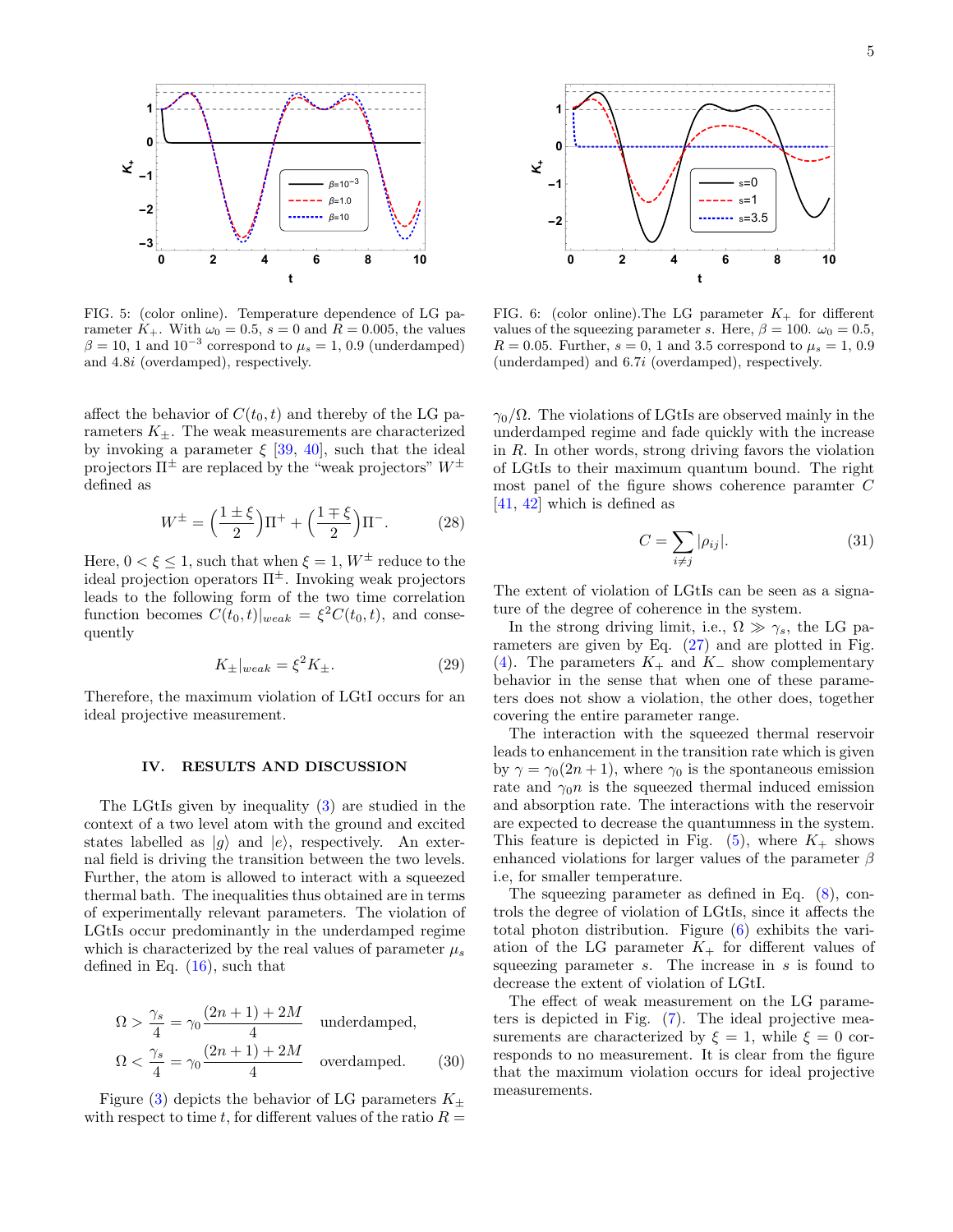

FIG. 7: (color online). Variation LG parameter  $K_{+}$  with respect to t and ξ. With  $\beta = 5$ ,  $\omega_0 = 0.5$  and  $s = 0$ , we have  $R = 0 \ (\mu_s \approx 1)$  depicted by blue plane-surface,  $R = 0.05$  $(\mu_s \approx 0.9)$  represented by yellow lined-surface. Both these correspond to underdamped case. The maximum violation corresponds to  $\xi = 1$ , the ideal projective measurement.

## V. CONCLUSION

We studied the violation of Leggett-Garg type inequalities in a driven two level atom interacting with a squeezed

thermal bath. The effect of various experimentally relevant parameters on the violation of the inequality were examined carefully. The violations were seen to be prominent in the underdamped case. The increase in temperature was found to decrease the degree of violation as well as the time over which the violation is sustained. Squeezing the thermal state of the reservoir was also found to reduce the violation of LGtIs. Enhanced violations, reaching to the quantum bound, were witnessed in the strong driving limit. Further, we studied the effect of the weak measurements on the extent of violation of LGtI. The weak measurements are characterized by the parameter  $\xi$  such that  $\xi = 0$  ( $\xi = 1$ ) corresponds to no measurement (ideal projective measurement). The maximum violation was found to occur for the ideal projective measurements.

### Acknowledgment

AMJ thanks DST India for J C Bose National Fellowship.

- [1] E. Schrödinger, Naturwissenschaften  $23$ , 823 (1935).
- [2] A. Einstein, B. Podolsky, and N. Rosen, Phys. Rev. 47, 777 (1935).
- [3] J. S. Bell, Physics Physique Fizika 1, 195 (1964).
- [4] R. Horodecki, P. Horodecki, M. Horodecki, and K. Horodecki, Reviews of Modern Physics 81, 865 (2009).
- [5] A. J. Leggett and A. Garg, Physical Review Letters 54, 857 (1985).
- [6] C. Emary, N. Lambert, and F. Nori, Reports on Progress in Physics 77, 016001 (2013).
- [7] I. Chakrabarty, S. Banerjee, and N. Siddharth, Quantum Info. Comput. 11, 541 (2011).
- [8] M. Barbieri, Physical Review A 80, 034102 (2009).
- [9] D. Avis, P. Hayden, and M. M. Wilde, Physical Review A 82, 030102 (2010).
- [10] N. Lambert, C. Emary, Y.-N. Chen, and F. Nori, Physical Review Letters 105, 176801 (2010).
- [11] N. Lambert, R. Johansson, and F. Nori, Physical Review B 84, 245421 (2011).
- [12] A. Montina, Physical Review Letters 108, 160501 (2012).
- [13] J. Kofler and C. Brukner, Physical Review A  $87$ , 052115 (2013).
- [14] C. Budroni, T. Moroder, M. Kleinmann, and O. Gühne, Physical Review Letters 111, 020403 (2013).
- [15] S. Kumari and A. Pan, EPL (Europhysics Letters) 118, 50002 (2017).
- [16] J. Naikoo, A. K. Alok, and S. Banerjee, Phys. Rev. D 97, 053008 (2018).
- [17] J. Naikoo, A. K. Alok, S. Banerjee, and S. U. Sankar, Phys. Rev. D 99, 095001 (2019).
- [18] J. Naikoo, S. Banerjee, and R. Srikanth, arXiv preprint arXiv:1806.00537 (2018).
- [19] J. Naikoo and S. Banerjee, The European Physical Journal C 78, 602 (2018).
- [20] A. Palacios-Laloy, F. Mallet, F. Nguyen, P. Bertet, D. Vion, D. Esteve, and A. N. Korotkov, Nature Physics 6, 442 (2010).
- [21] J. Groen, D. Ristè, L. Tornberg, J. Cramer, P. C. De Groot, T. Picot, G. Johansson, and L. DiCarlo, Physical Review Letters 111, 090506 (2013).
- [22] M. Goggin, M. Almeida, M. Barbieri, B. Lanyon, J. O'Brien, A. White, and G. Pryde, Proceedings of the National Academy of Sciences 108, 1256 (2011).
- [23] J. Dressel, C. Broadbent, J. Howell, and A. N. Jordan, Physical Review Letters 106, 040402 (2011).
- [24] Y. Suzuki, M. Iinuma, and H. F. Hofmann, New Journal of Physics 14, 103022 (2012).
- [25] V. Athalye, S. S. Roy, and T. Mahesh, Physical Review Letters 107, 130402 (2011).
- [26] A. Souza, I. Oliveira, and R. Sarthour, New Journal of Physics 13, 053023 (2011).
- [27] H. Katiyar, A. Shukla, K. R. K. Rao, and T. Mahesh, Physical Review A 87, 052102 (2013).
- [28] S. F. Huelga, T. W. Marshall, and E. Santos, Phys. Rev. A 52, R2497 (1995).
- [29] S. F. Huelga, T. W. Marshall, and E. Santos, Phys. Rev. A 54, 1798 (1996).
- [30] G. Waldherr, P. Neumann, S. F. Huelga, F. Jelezko, and J. Wrachtrup, Phys. Rev. Lett. 107, 090401 (2011).
- [31] J.-S. Xu, C.-F. Li, X.-B. Zou, and G.-C. Guo, Scientific reports 1, 101 (2011).
- [32] Z.-Q. Zhou, S. F. Huelga, C.-F. Li, and G.-C. Guo, Phys. Rev. Lett. 115, 113002 (2015).
- [33] R. Srikanth and S. Banerjee, Phys. Rev. A 77, 012318 (2008).
- [34] S. Banerjee and R. Srikanth, The European Physical Journal D 46, 335 (2008).
- [35] H.-P. Breuer, F. Petruccione, *et al.*, *The theory of open*